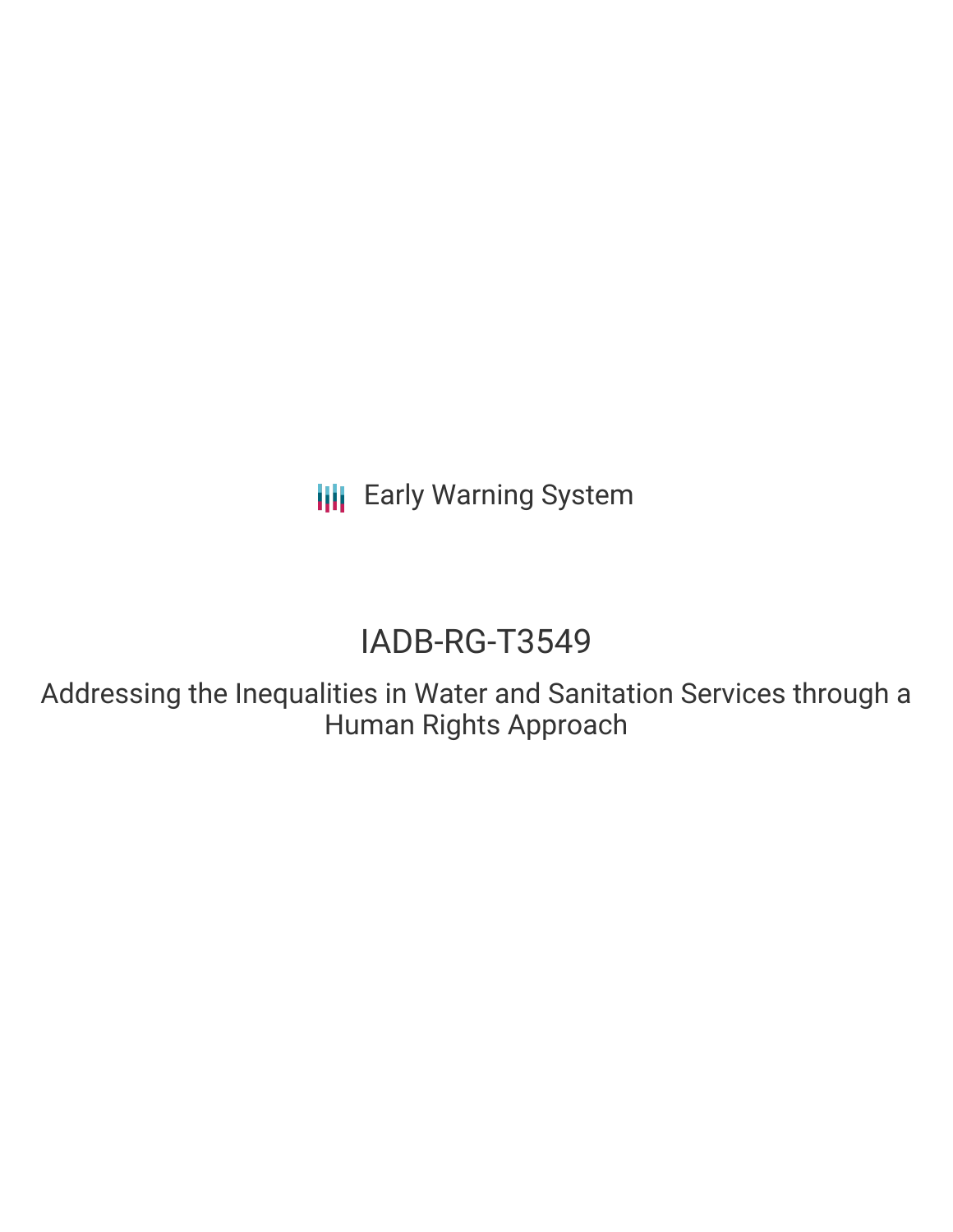

#### **Quick Facts**

| <b>Financial Institutions</b>  | Inter-American Development Bank (IADB)      |
|--------------------------------|---------------------------------------------|
| <b>Status</b>                  | Approved                                    |
| <b>Bank Risk Rating</b>        | C                                           |
| <b>Voting Date</b>             | 2019-11-13                                  |
| <b>Borrower</b>                | Regional                                    |
| <b>Sectors</b>                 | Technical Cooperation, Water and Sanitation |
| <b>Investment Type(s)</b>      | Grant                                       |
| <b>Investment Amount (USD)</b> | \$0.48 million                              |
| <b>Project Cost (USD)</b>      | \$0.48 million                              |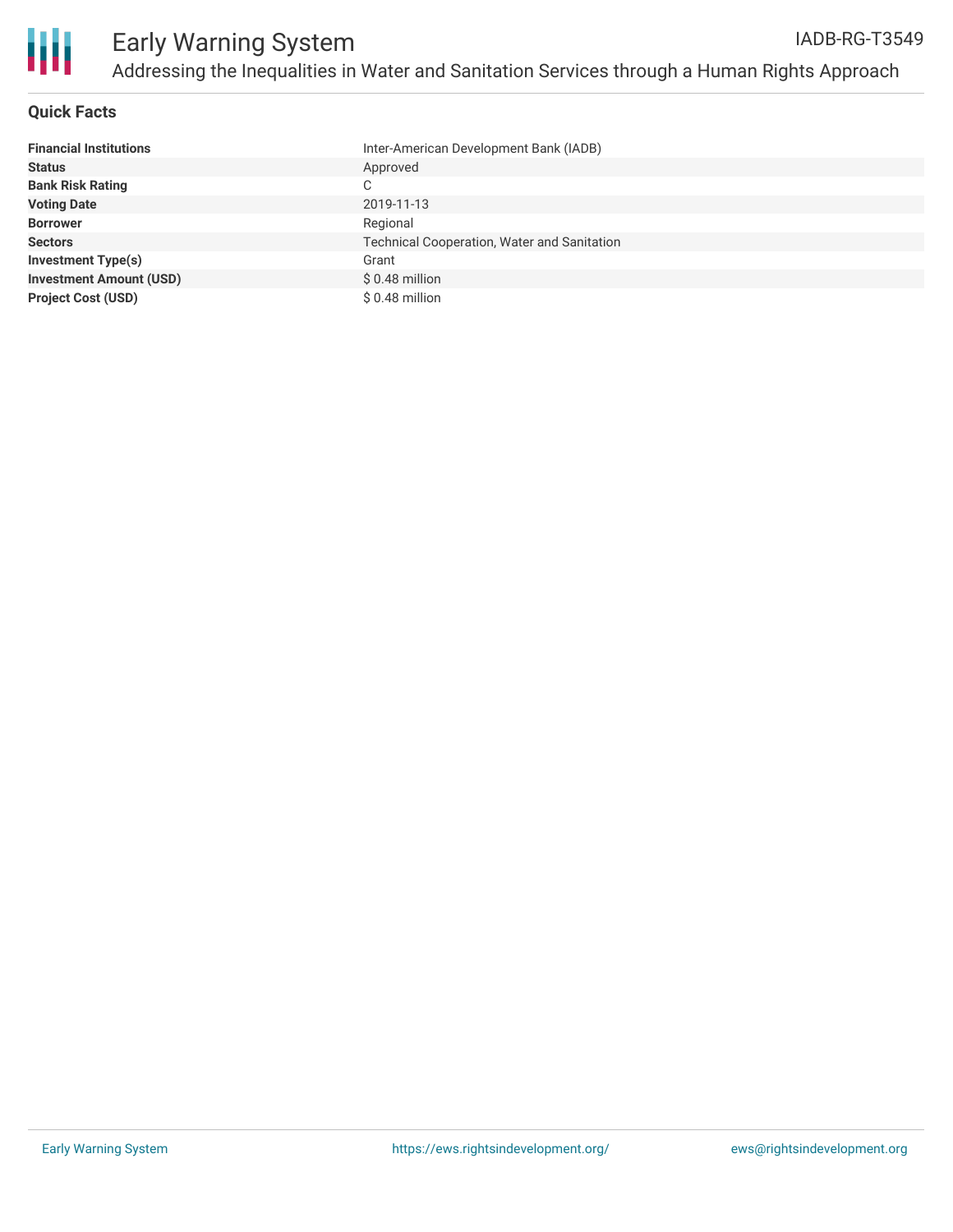

### **Project Description**

The objective of this TC is to advance the human rights to water and sanitation agenda, with a focus on decreasing inequalities in access to water and sanitation services in Latin America and the Caribbean to the most vulnerable populations. The work done with funding of the TC RG-T2642 had a focus on elaborating manuals to clarify the HRWS approach to those governments that have endorsed it in their normative and want to advance it as part of their responsibilities towards the new 2030 agenda. With these manuals finalized and with funding from this TC and as a continuation of the work started with the RG-T2642 (which finalizes on 2019), the Bank will provide concrete and guidelines in selected key issues that help advance some of the criteria and principles of the HRWS approach, facilitating its implementation. For doing so, the Bank will develop a mix of case studies and pilots which will result on guidelines for each of the key specific issues selected.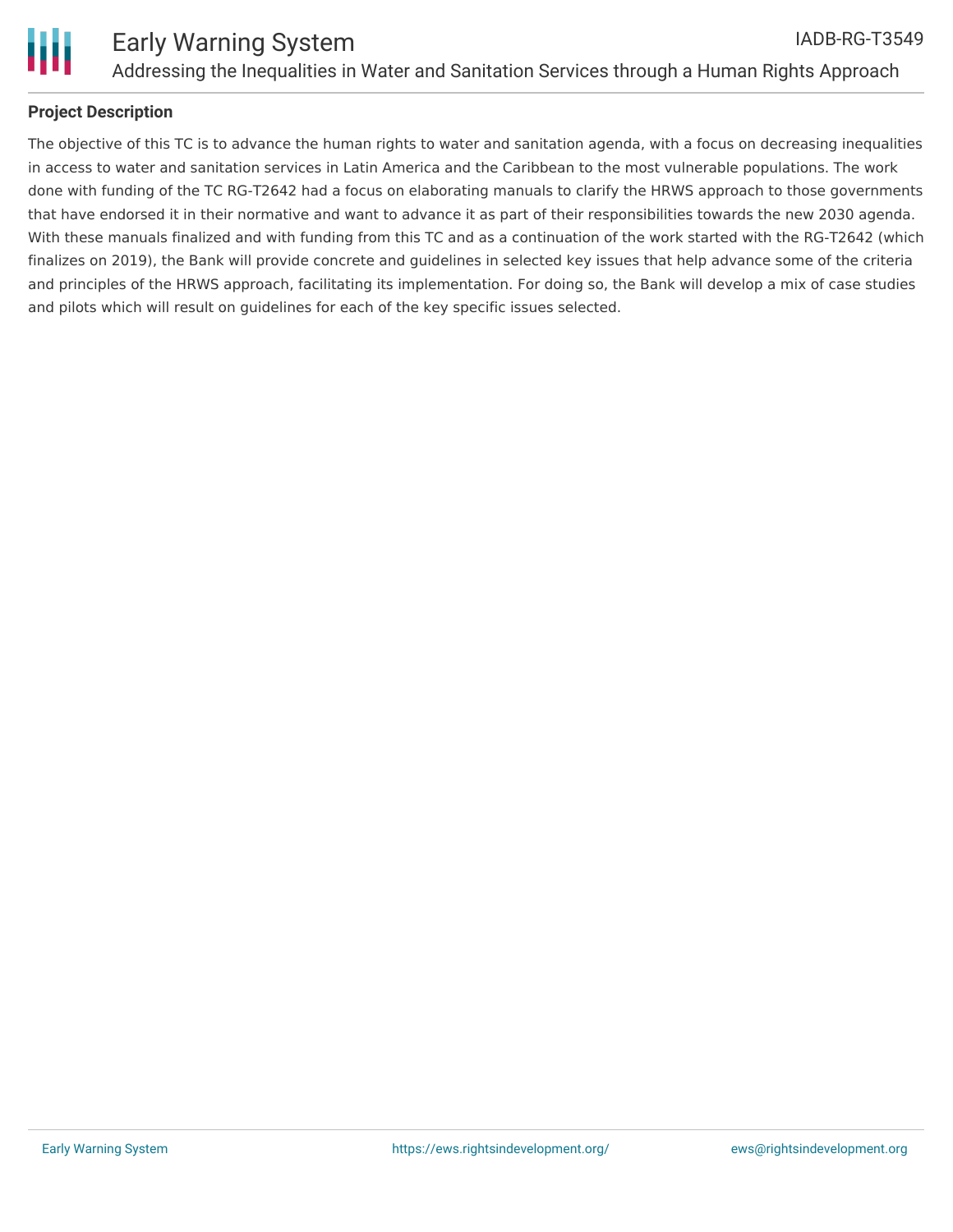

#### **Investment Description**

• Inter-American Development Bank (IADB)

Multidonor AquaFund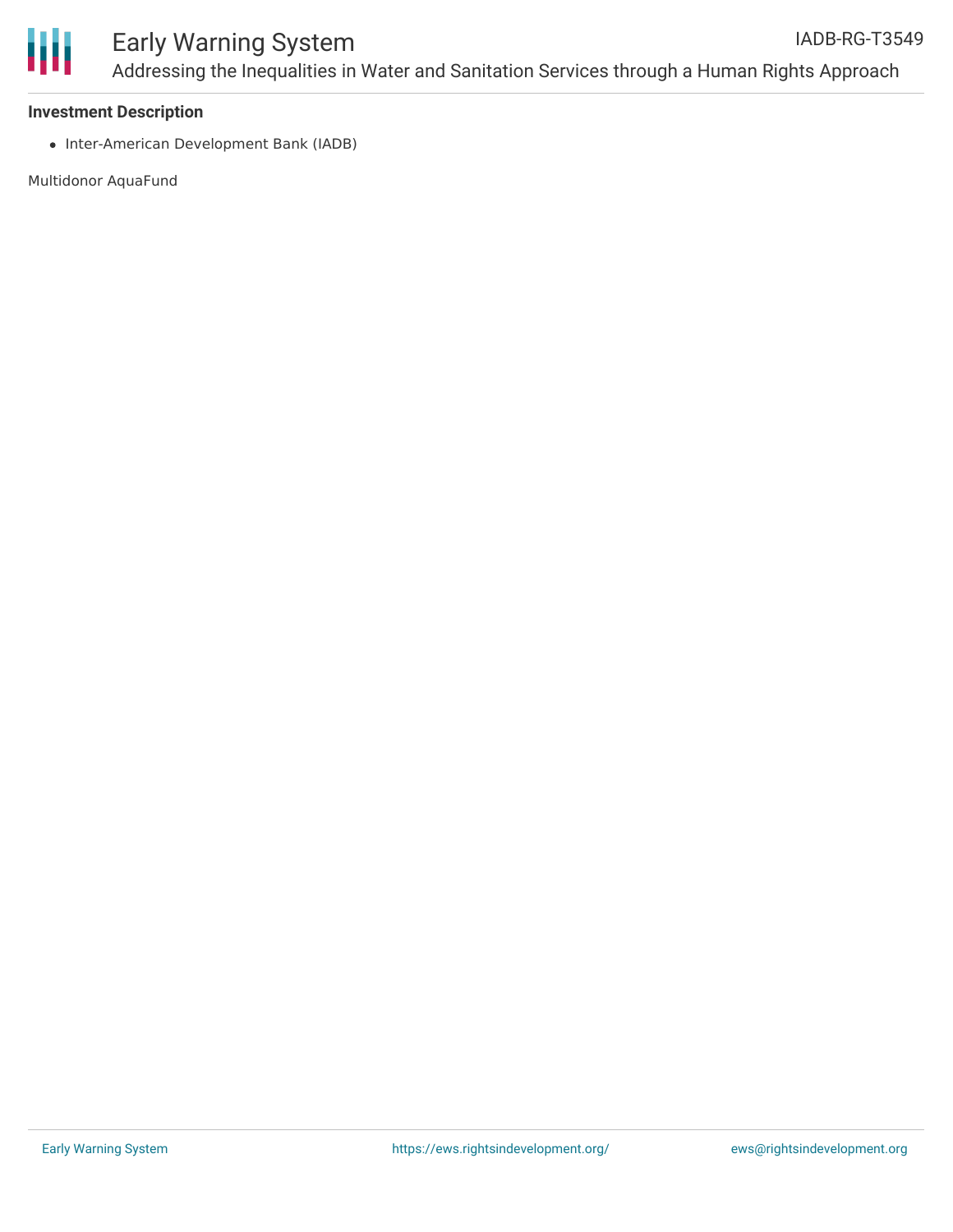## **Contact Information**

#### ACCOUNTABILITY MECHANISM OF IADB

The Independent Consultation and Investigation Mechanism (MICI) is the independent complaint mechanism and fact-finding body for people who have been or are likely to be adversely affected by an Inter-American Development Bank (IDB) or Inter-American Investment Corporation (IIC)-funded project. If you submit a complaint to MICI, they may assist you in addressing the problems you raised through a dispute-resolution process with those implementing the project and/or through an investigation to assess whether the IDB or IIC is following its own policies for preventing or mitigating harm to people or the environment. You can submit a complaint by sending an email to MICI@iadb.org. You can learn more about the MICI and how to file a complaint at http://www.iadb.org/en/mici/mici,1752.html (in English) or http://www.iadb.org/es/mici/mici,1752.html (Spanish).